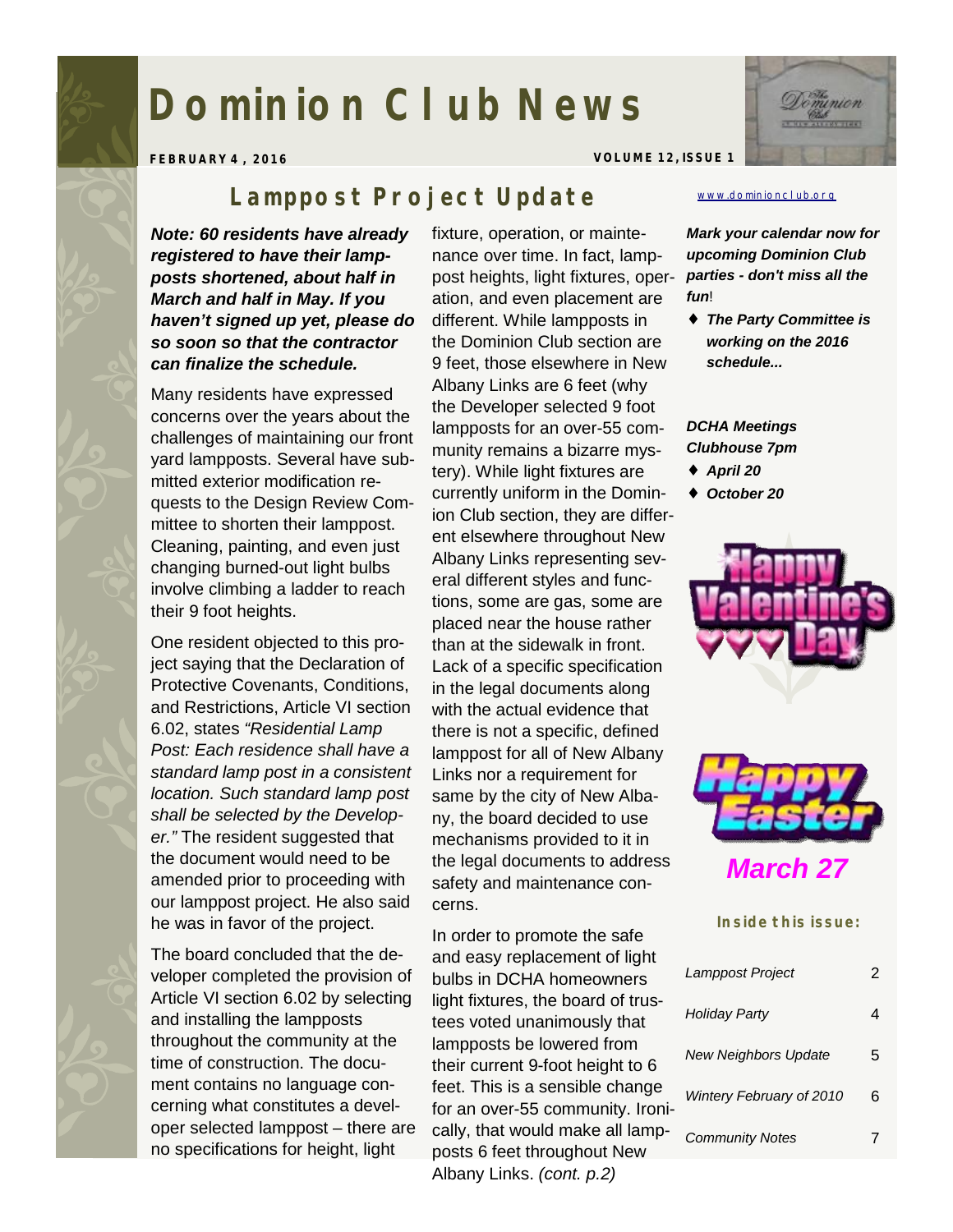

# *Lamppost Project Update (continued)*

To expedite this change at a discounted cost to residents, the board has selected a licensed and insured contractor, Gregory Electric, to shorten lampposts to 6 feet. The process involves removing the existing light fixture and sensor, cutting 3 feet off the top of the lamppost tubing, then reinstalling the existing light fixture and sensor at a cost of \$60. This process does not involve digging up or moving the lamppost.

Since many of our lampposts are 15 years old, residents may want to replace the duskto-dawn sensor and/or the light fixture. As a service to residents, the contractor will install a new sensor and/or a new light fixture provided by the resident at no additional charge.



If a resident wants the contractor to supply the new sensor, the cost is \$25. Or residents can purchase a sensor and provide it to the contractor on the date scheduled for shortening their lamppost. Ace Hardware in New

Albany sells a Westek model 758CTC-4 for \$11.99 and Home Depot sells them for \$7.97 - <http://www.homedepot.com/p/> Westek-1800-Watt-Post-Eye-Light-Control-758CTC-4/100159134. Most but not all of the sensors in our community are installed in the lamppost just below the light fixture. A few are installed on the side of the house. Since our homes were built in stages, some by different builders, there may be variations in sensors used. If you buy the sensor, make sure you are getting the correct one for your lamppost.

Those wanting a new light fixture must purchase it in advance and provide it to the

contractor on the date scheduled for shortening their lamppost. The board has recommended light fixtures for residents to purchase that do not require approval from the Design Review Committee (DRC). If a resident desires a different light fixture other than one on the recommended list, they must submit an exterior modification form along with a picture to the DRC for approval. The following are pre-approved light fixtures:

#### Glomar model HD –548 1-Light Textured Black Outdoor Incandescent Post Light

**Domensions** Height 14 inches; Width 6 inches Price \$31.99 Home Depot <http://www.homedepot.com/p/Glomar-1>- Light-Textured-Black-Outdoor-Incandescent-Post-Light-HD-548/202646966

Design House Model 507509 Maple Street Black Outdoor Die-Cast Post Mount Light Fixture

#### **Dimensions**

Height 16 inches; Width 7 inches Price \$41.51 Home Depot [http://www.homedepot.com/p/Design-](http://www.homedepot.com/p/Design)House-Maple-Street-Black-Outdoor-Die-Cast-Post-Mount-Light-Fixture-507509/202500809

Sea Gull Lighting Model 82029-12 Kent 1- Light Black Outdoor Post Top

#### **Dimensions**

Height 20.25 inches; Width 8.5 inches Price \$74.70 Home Depot <http://www.homedepot.com/p/Sea-Gull>-Lighting-Kent-1-Light-Black-Outdoor-Post-Top-82029-12/203832849

These are available at Home Depot for on -line purchase. Click on the highlighted link to go to the web site. Orders placed on-line will be delivered to your home or can be delivered to the local store for pickup. *(continued page 3)* 

*"To schedule, please call Becky Colburn at Towne Properties at 614-781-9962"* 





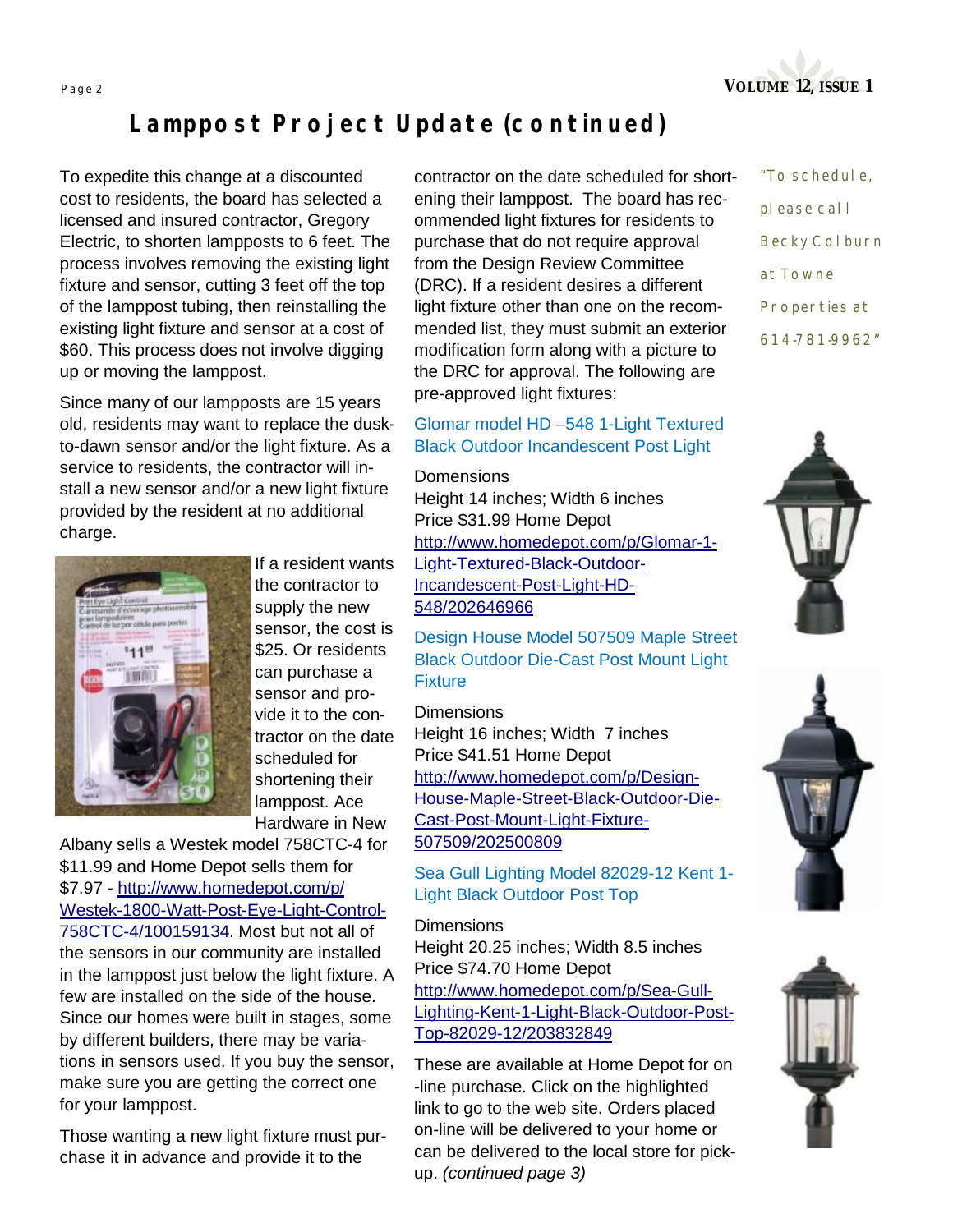

# *Lamppost Project (continued)*

Home Depot does not offer these for purchase at their store, they have to be ordered on-line. Those who don't have on-line access can go to Home Depot and they will place the order for you on-line. Payment is by credit card or gift card, no cash or checks. These fixtures can also be purchased elsewhere. We offer them here from Home Depot only as a convenience.

#### *NOTE:*

**The board added one additional light fixture to the approved list.** It is the same model as originally installed by the Developer according to Donny Winks at Capital Lighting at 901 Polaris Parkway, 877-841-1200:

#### Hanover Lantern MFG# B9935 Collection: Value Line Six Sided Series

**Domensions** Same as existing lamp fixture **Price \$231.00** (not in stock, must be ordered) <http://capitallightinginc.com/> search\_individual\_result.asp? current=498633&page=1



If a resident has an inoperable light fixture or sensor, the contractor will troubleshoot and fix the problem as part of the shortening service at a cost of \$45/hour.

Gregory Electric will bill each resident at the completion of the work.

#### **Scheduling**

Gregory Electric will perform the work for the discounted price during two time periods in **March and May, 2016**.

#### **To schedule, please call Becky Colburn at Towne Properties at 614-781-9962 or send e-mail to BeckyCol-**

**[burn@towneproperties.com.](mailto:burn@towneproperties.com)** Select March or May and specify if you want your sensor replaced and/or your light fixture replaced. Towne properties will coordinate with Gregory Electric to arrange dates and times for service

based on the number of requests. **Towne Properties will contact residents to provide a specific date for service.** Please schedule as soon as possible to expedite this process.

Residents must have someone available on the day of service. Gregory Electric may need access to GFI circuit reset switches and circuit panel to properly test that the lamppost is working.

#### **Due Date**

**All residents must shorten lampposts to 6 feet by no later than September 1, 2016.**  Residents may choose any contractor to perform the work or do it themselves. Replacing sensors and/or light fixtures is totally optional and up to residents. All residents must have a functioning lamppost.

#### **The Bottom Line**

**The board has arranged for Gregory Electric to perform the shortening service in March or May 2016 at a discounted price of \$60 per lamppost.** They will also install new sensors and light fixtures that residents provide at no additional charge. If residents want Gregory Electric to provide the sensor the cost is \$25. If a lamppost/sensor is currently inoperable, Gregory Electric will find and correct the problem at a rate of \$45 per hour.

Otherwise, residents will be individually responsible for shortening their lampposts. Gregory Electric will shorten lampposts outside of the designated dates for \$120 per lamppost. The board solicited quotes from a number of contractors and the price for shortening individual lampposts ranged from \$100 to \$150. Any change of lamp fixture other than from the approved list requires an exterior modification form to and approval from the DRC.

The overall goal is to shorten all lampposts in our community so they can be more easily and safely maintained.

*"To schedule, please call Becky Colburn at Towne Properties at 614-781-9962"* 

*"Any new lamp fixture must be painted Dominion Club 55 green. Gregory Electric does not do painting"*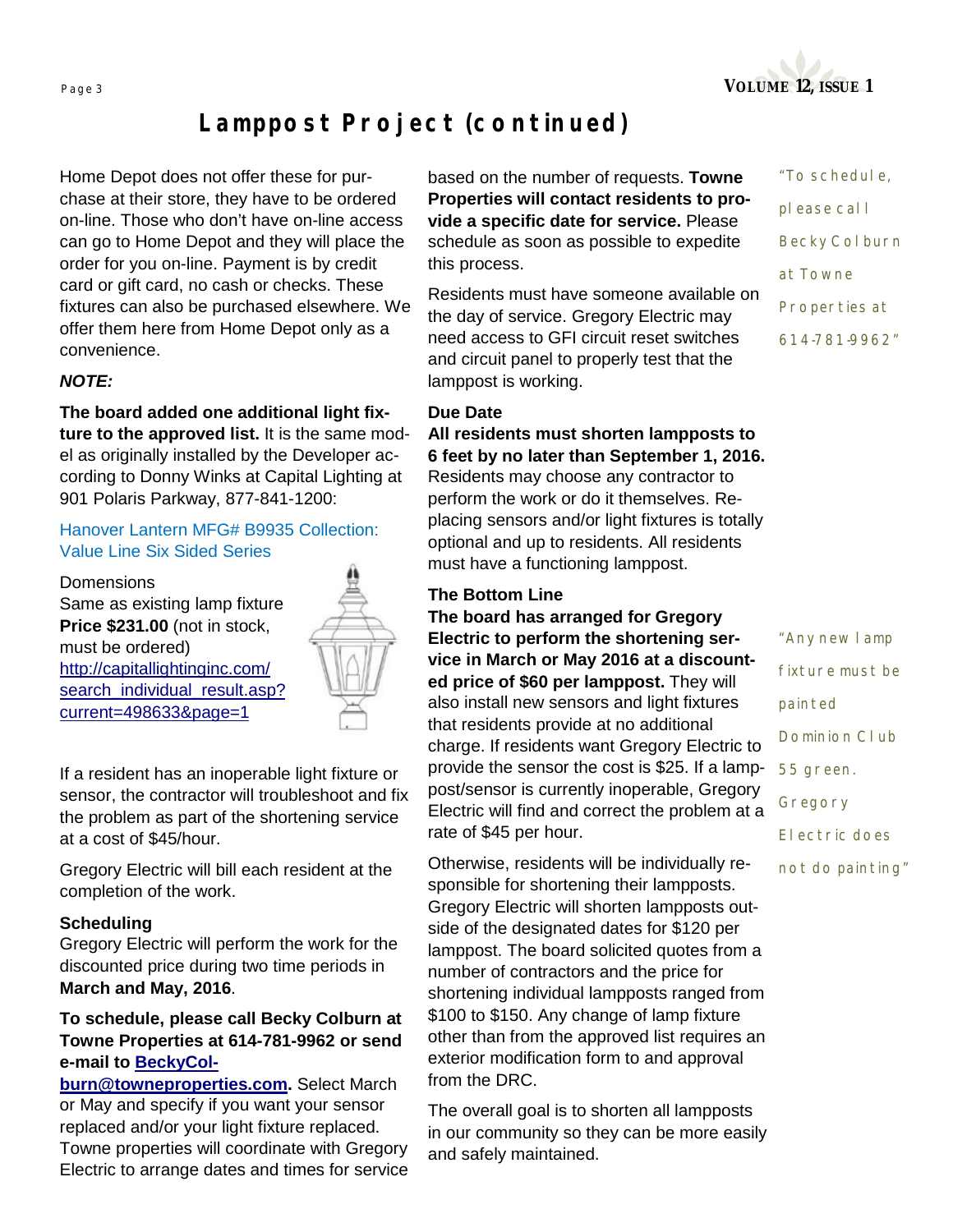## *Holiday Party*

The Holiday Party held Dec 11 was a huge success. We had 66 people in attendance. We were packed to the rafters! The menu included Lasagna, Salad, Rolls, Assorted Hors D'voeures & Des-

serts, Christmas Punch & Coffee. Our own Dominion singers presented another outstanding mini concert of Christmas songs & then lead the group is some good old



fashion carol singing.

Special thanks go out the Jan Nelson for organizing & leading the group. And



once again Bob Mertens did an outstanding job of accompaniment on the keyboards. He also graciously played while everyone dined.

It was a very joyful evening. There have been many requested for an performance next year!

Instead of a gift exchange we opted to have everyone bring an unwrapped toy &





canned good for the food pantry. We collected 60 toys which we took to the New Albany fire station for the Firefighters "Toys for Tots" and took 115 units of food to the Food Pantry. Well done Neighbors!!!! Since this was such a huge success this year, the challenge must

go out to beat those numbers next year!

The party committee would like to thank everyone for their support & attendance to all the parties in

2015. We average 57 people per party. We will be putting our heads together to plan the 2016 agenda. Please submit ideas for party themes to Pat Ewing at [pewing70@att.net](mailto:pewing70@att.net) or if you are interested in serving on the committee.

The party schedule will be out late February or early March.

Stay warm & see you in the spring!



*Thanks to Deb Susi for the pictures!*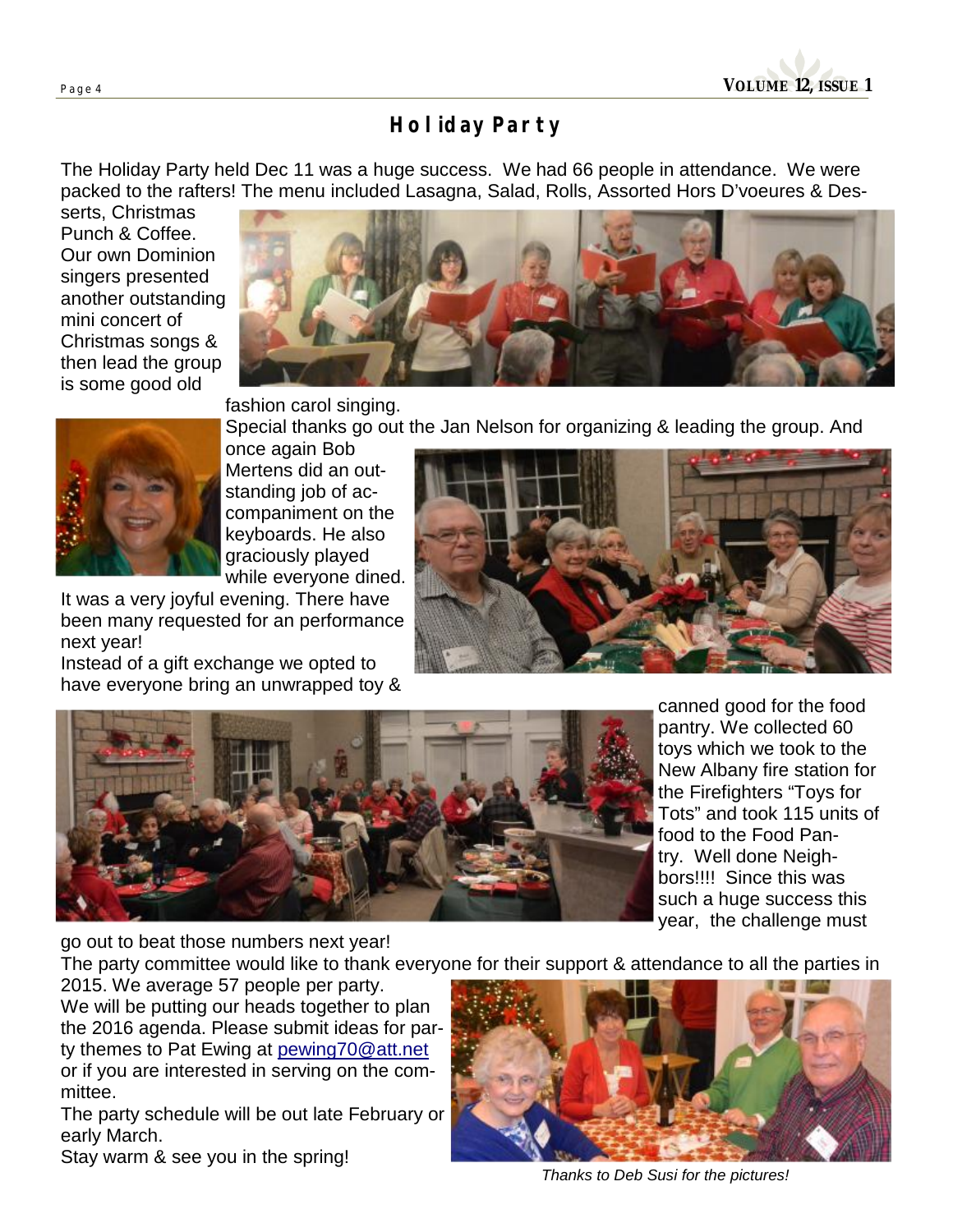**Page <sup>5</sup>VOLUME 12, ISSUE 1** 

### *New Neighbors Update*



**Matt and Leisa Hartman** moved to 6926 Joysmith Circle on December 1, 2015, from 866 Ludwig Drive in Gahanna where they lived for 24 years.

Leisa was a teacher at Chapelfield Elementary in Gahanna. She taught 3rd grade, 5th grade and music. She retired in 2013 after 30 years of service. She received her bachelors degree from Otterbein University and her masters degree from Ashland University.

Matt works at Graybar Electric, a distributor of electric and communication/data products. He started there last March, after 10 years at Tyco Electronics. He has been in the Data Communications field since he and

#### *By John Bradshaw*

Leisa moved back to the area in 1990.

They have one son, Jeremy, who lives in Blacklick with his wife, Katlyn. Jeremy is a Technician with Team Fischel.

Leisa stays busy watching their 4 year old granddaughter Raelyn, and taking her to and from preschool. Leisa sings in the choir and praise team at their church. She also leads a bible study group. She loves to read, walk, work out at the gym, and spend time with friends.

Matt is an avid golfer, loves all things Ohio State, a 1980 graduate in Political Science. He loves everyone, but if you are really liberal, just don't talk to him for the next 8 months. He is a member at AimHi Shooting Range, so if you enjoy shooting, let him know.

They said "We are so excited to be here. We started looking at this community and the exact floor we purchased 3 years ago. After looking at 30 or so homes, we always came back to the community and home we like best - HERE! We are looking forward to getting to know all of you!"

### *Join The New Albany Links "NextDoor" Web Site!*

"Nextdoor New Albany Links " is a free private web site for neighbors to share information in neighborhoods. Nextdoor, Inc. is the company that provides the specific web site tied to only the addresses in the defined neighborhood—they do this for over 35,000 neighborhoods in the U.S. Only people who live in the specific neighborhood (ours is the 682 households in the New Albany Links) can join so there are no outside interests or advertising groups to interfere. Nextdoor uses some specific information to verify that you live at the address in the "Nextdoor New Albany Links" neighborhood and does not save or share any information used for

verification.

We joined two years ago. It's not a scam and we haven't been bombarded with spam e-mails or advertising. As of today, there are 259 members participating representing 201 households. The key to a successful, useful group is to get most of the people in the neighborhood to participate. Here are links providing more information: [https://nextdoor.com/about\\_us/](https://nextdoor.com/about_us/)

<https://help.nextdoor.com/customer/portal/> topics/326510-address-verification/articles  *by Bob Radigan*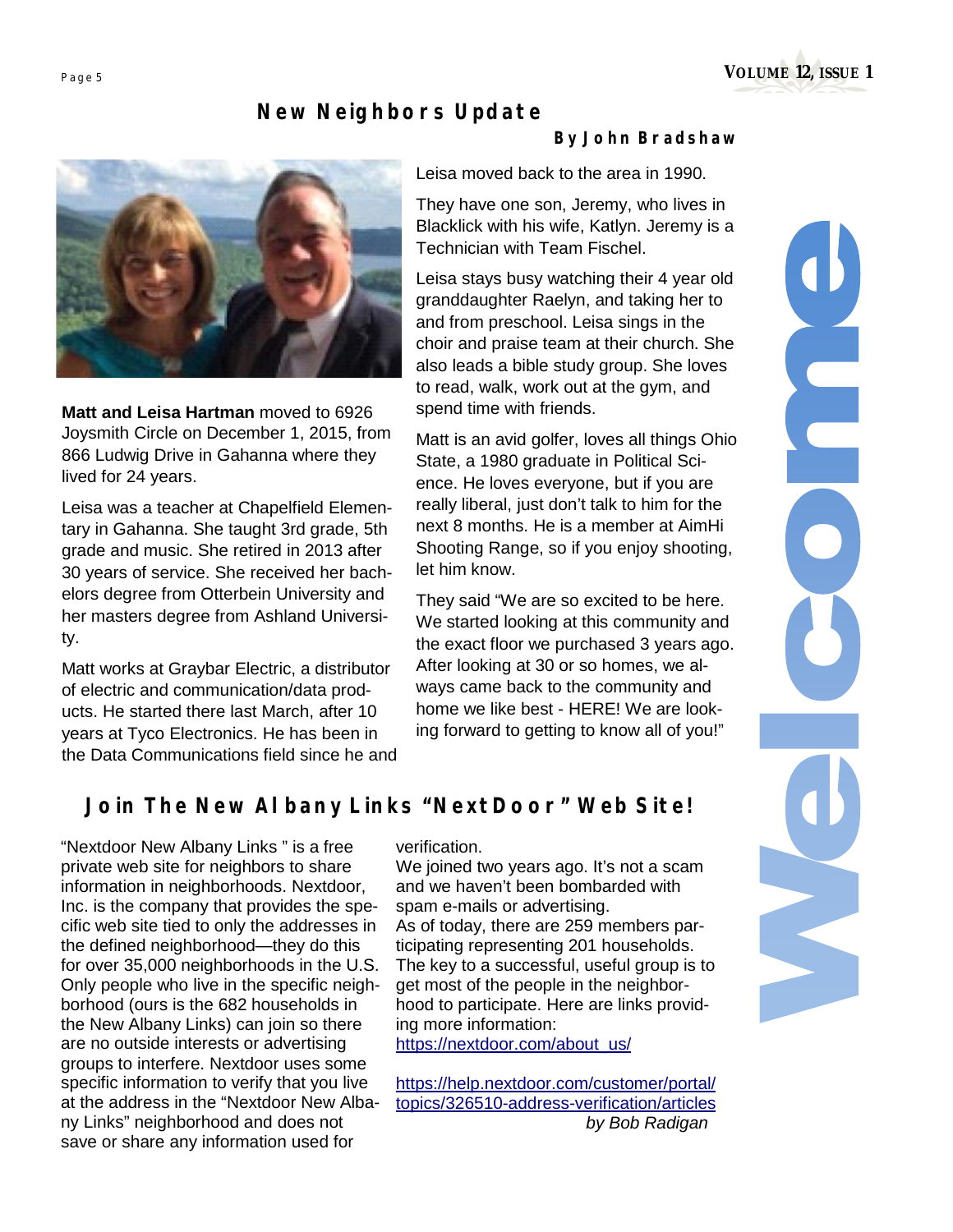

# *Wintery February of 2010*  **We have had a very mild winter so far this year.**

**For anyone who misses the snow, here's what it looked like on February 5, 2010...**